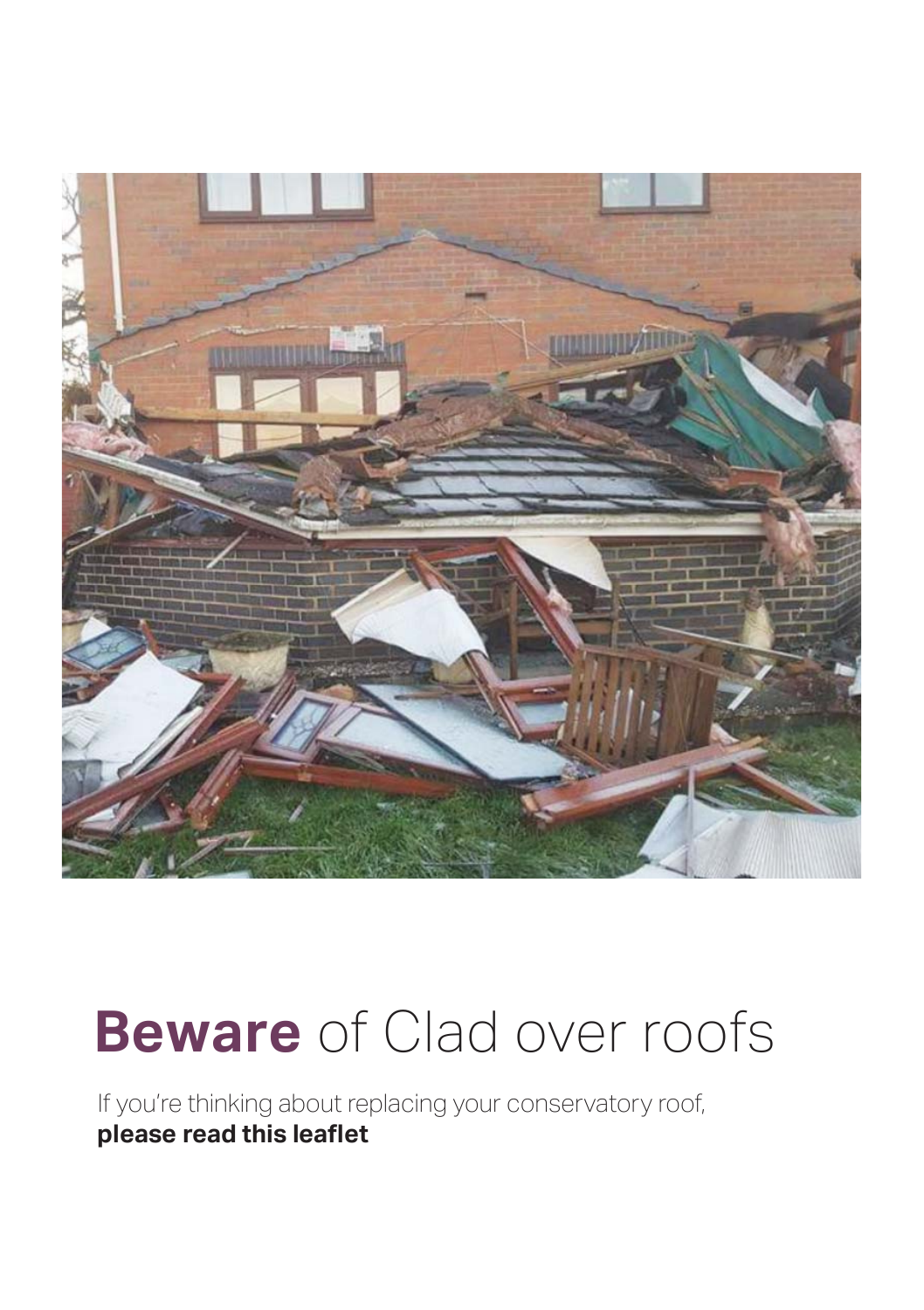### If something is too good to be true, **it usually is**

That's why we've taken the time to help you understand potential pitfalls within the replacement roof process and make an informed decision. Good quality replacement roofs are often more expensive than cheaper 'Clad over' alternatives. In this leaflet we explain the differences **and why they are worth paying for.**



#### **What is a Clad over?**

A Clad over roof is often sold as a conservatory roof improvement for thermal reasons. It can take many forms but never involves removing the old structure. This is not good practice because conservatory roofs are only engineered for their original purpose. There are four different types of Clad over.

- **1. Internal Clad over:** Adding an internal layer of insulation usually by attaching batons to the internal bars, packing with insulation and boarding over with plasterboard.
- **2. External Clad over:** Timber batons or ply board is screwed to bars, glazing is seldom removed before imitation tiles are fitted to the timber. With little space for insulation the impact on thermal performance is the lowest of all these options.
- **3. External & internal Clad over:** This is a combination of 1 & 2 above, although glazing may be removed first. Plastic internal cladding is often used on this product because the structure can be susceptible to moisture ingress.
- **4. Solid Panel Clad over:** Existing glass is removed and solid panels are dropped in to replace them. With typical u-Values of 0.3 - 0.6, these are less thermally efficient than other products so cannot comply with Building Regulations. There is also no internal finish as bars are still visible.

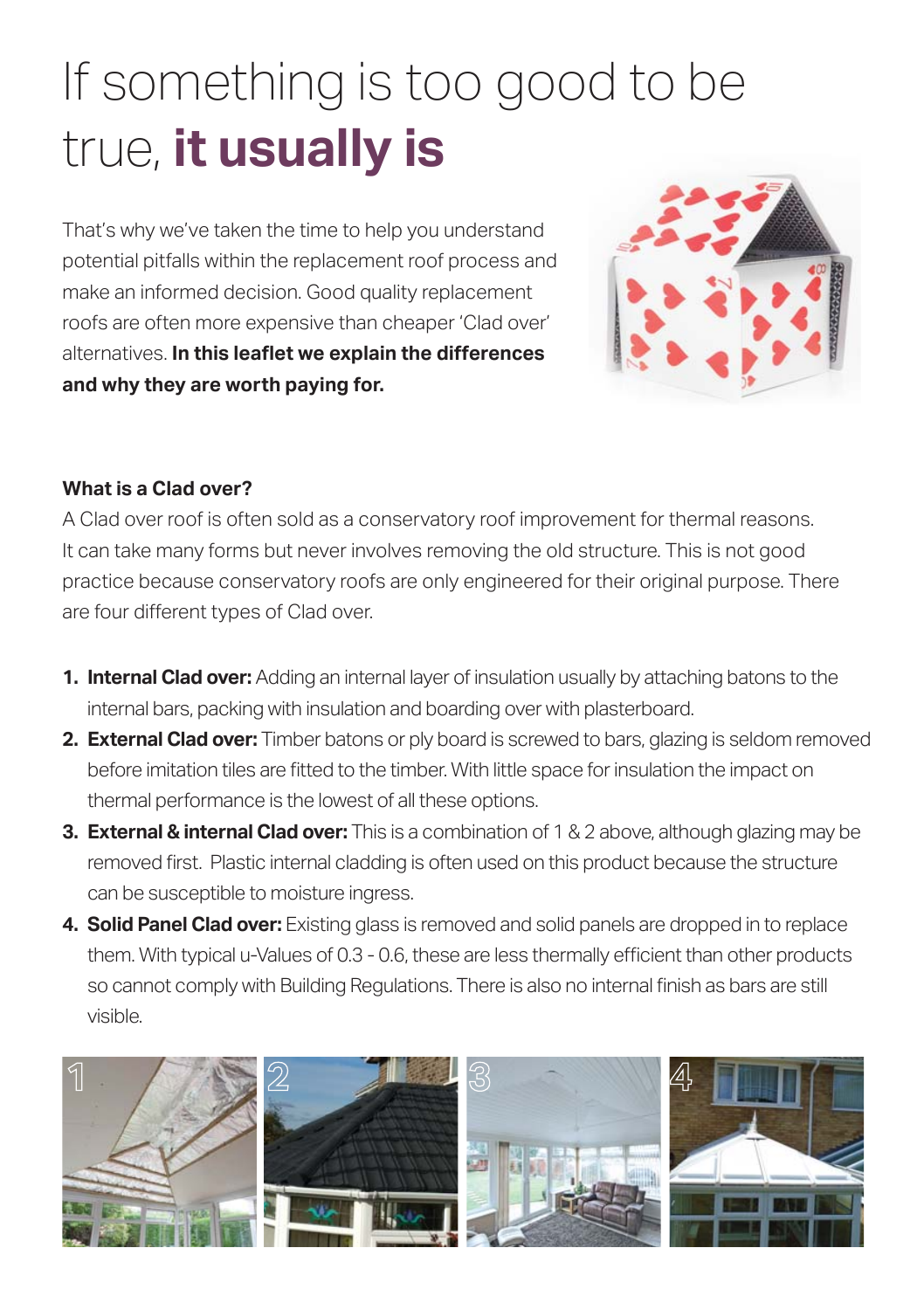#### **Things to consider**

**• Weight:** Clad over solutions can be too heavy for the existing frames as they use heavy timber, insulation materials and tiles. Any old conservatory needs to have a roof that is lightweight. The lightest solid roof systems weigh around 31KG/M ².

 **Tip: Always ask your installer for the total weight of the new roof per Sq.M**

• **Structural integrity:** Conservatory roofs were originally designed to specifically work with glass or polycarbonate panels to withstand high winds and heavy snowloads and manage the resulting deflections. Solid roofs need to be much more rigid and so original bars and beams should always be removed and completely replaced to avoid leaks or cracked plaster.

 **Tip: Stay at home or ask a neighbour to observe the early part of the installation to ensure the entire roof is removed.**

• Fire Safety: Clad over systems are never effectively fire-tested as the entire roof structure must be tested. The original structure varies from job to job which means that only the components could be tested. Solid roofs must be classified as AC. AB or AA in accordance with BS476-3.  **Tip: Ask to see the fi re safety certifi cate of the entire roof system before you commit to the** 

**project.** 

**• Building Requlations:** Clad over systems do not generally get Building Requlation Approval due to their low thermal value or structural integrity. *Do not confuse this* with planning permission which is often not necessary. You are required to notify Building Control if you are making a change to any structure (including replacing a glass conservatory roof with a solid roof) who will ensure the new roof is structurally sound.

 **Tip: Check that local Building Control has been informed before the conversion starts. Obtain a Building Regulations Conformance Certifi cate and fi le in a safe place.**

- Payback on your investment: Only Building Regulation approved roofing systems along with thermally approved vertical walling structures will give you a fully compliant habitable living space. This additional footprint will be added to the rateable value of your property. You must provide evidence of approvals during the conveyance process to ensure this vallue is added to the sale price.  **Tip: File your Building Regulations Conformance Certifi cate with the deeds of the house to pass onto the next buyer.**
- **Warranty:** Not all roofs are guaranteed, and not all guarantees are backed up with insurance to ensure a payout.

 **Tip: Always ask for proof that your product has an insurance backed guarantee (IBG) for at least 10 years.**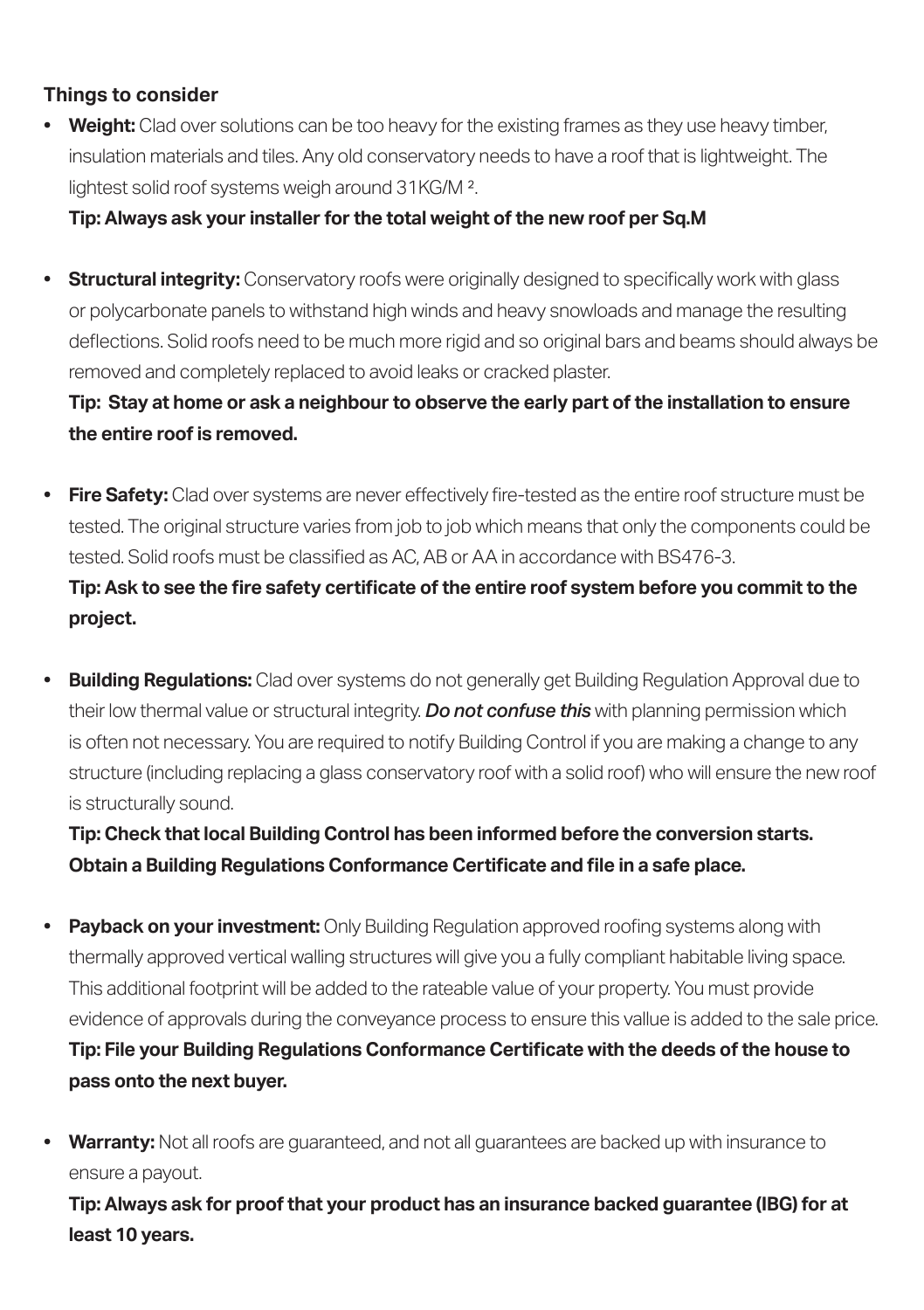#### **Things to consider continued**

**Structural calculations:** Any roof needs to be able to cope with extreme wind and snow loads which vary considerably by postcode. Some roofing systems use standard snow and wind loads which can be insufficient in some locations and some use none at all.

 **Tip: Always ask you installer for the wind and snow loads that the roof was designed for and how these have been calculated.**

**Fixings:** Any existing conservatory roof has no obvious fixings for a clad-over solution and any drilling to the existing roof structure to create fixing points can adversely affect the original roof structure.  **Tip: Always ask your installer about the fixing** 

**method and how this aff ects the original structure in**  terms of weather proofing and product life.

**• Condensation:** Using original aluminium bars and beams together with over-cladding carries a very real risk of condensation along the bars because there is no thermal barrier in place. This can result in damp, leaks and cracking plaster.

#### **Tip: Ask your installer to identify the thermal breaks in the roof.**

**• Natural Light:** Solid roofs without any glazing panels can make your room and the interior of the rest of your house very dark, because in your existing conservatory the roof lets in three times as much light as windows. For a bright room filled with natural light, add glass panels where you need them.

 **Tip: Discuss glazing location and panel size with your roof designer.**

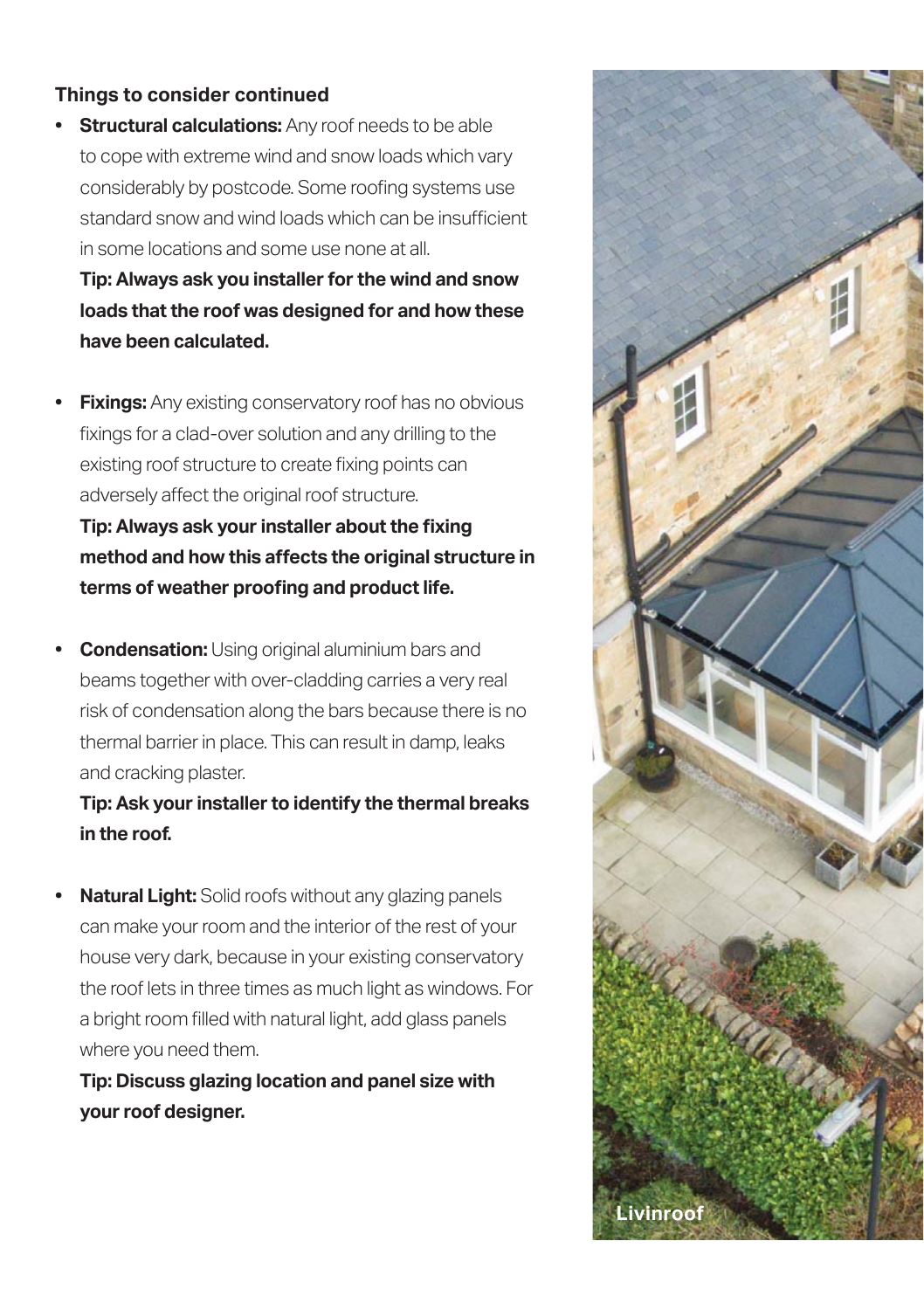

Ultraframe have been designing and manufacturing conservatory roofs in Great Britain for nearly 35 years, providing over 1.5 million roofs for the UK and overseas.

#### Both **Livinroof** and **Ultraroof**

have been engineered specifically to work as a replacement conservatory roof.

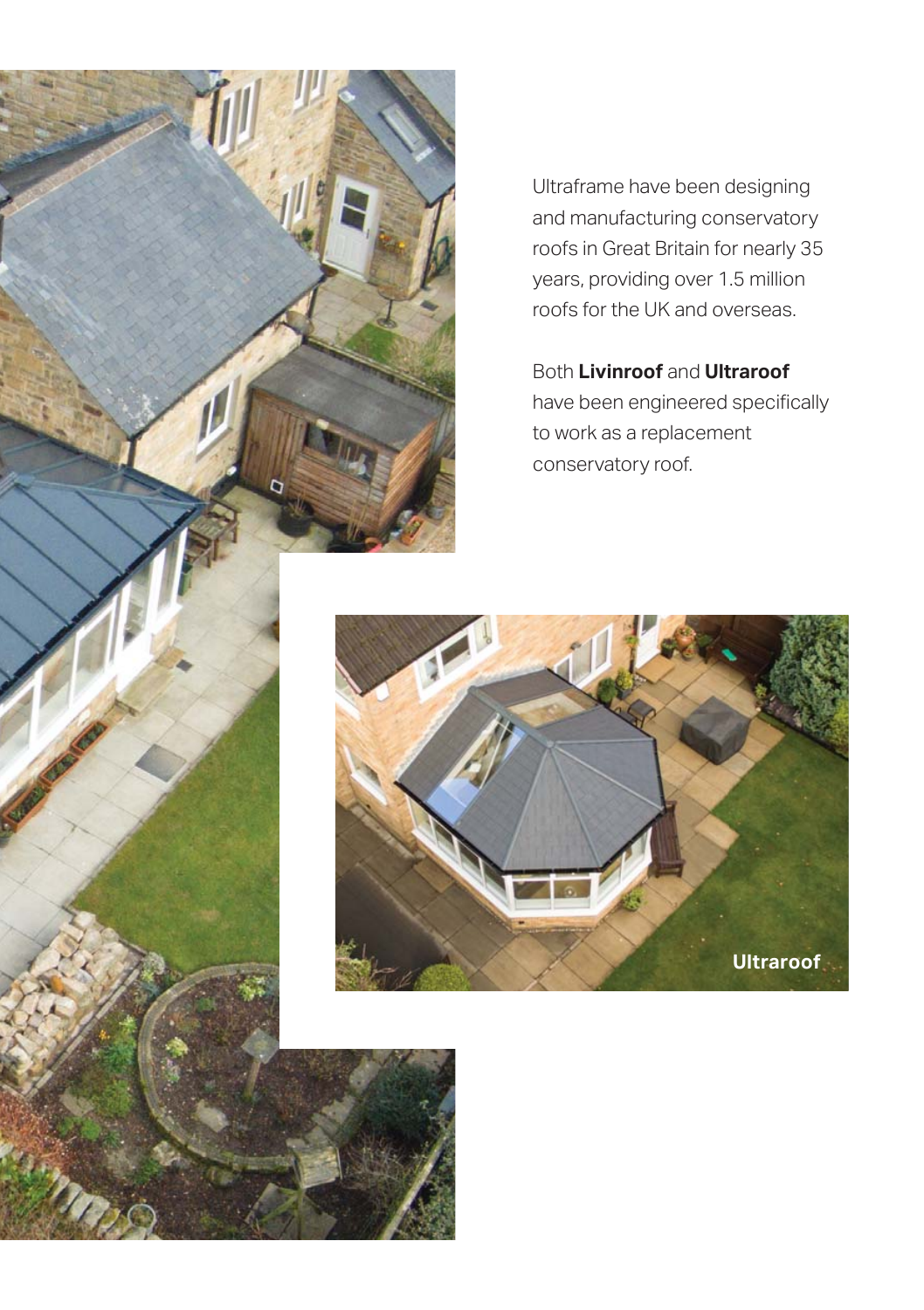### **Ultraroof,** The ultimate light weight tiled roof solution



Ultraroof offers a magnificent vaulted plastered ceiling on the inside enhancing the feeling of space within your current conservatory. **Thermally effi cient with a U-value of 0.16**, Ultraroof offers you the warmth and brightness you require, with beautiful and authentic looking lightweight tiles externally, with the option for full height glazing to flood your home with light and create a stunning feature.

- The complete, assembled Ultraroof structure was *fire tested in 2017* by Warringtonfire.
- Ultraroof is **fire rated as B-roof** according to EN 13501-5: 2016 PASS
- Ultraroof is **fire rated as AC** according to BS476-3:2004 PASS













#### **BRIGHTEST**

Fully integrated glazing solution

### **LIGHTEST**

The lightest tiled roof on the market

#### **FASTEST**

Faster to fit than any other solid roof for less disruption

#### **WARMEST**

Unrivalled thermal performance

#### **STRONGEST**

No tie bar ever

#### **FIRE TESTED**

Independently and fully fire tested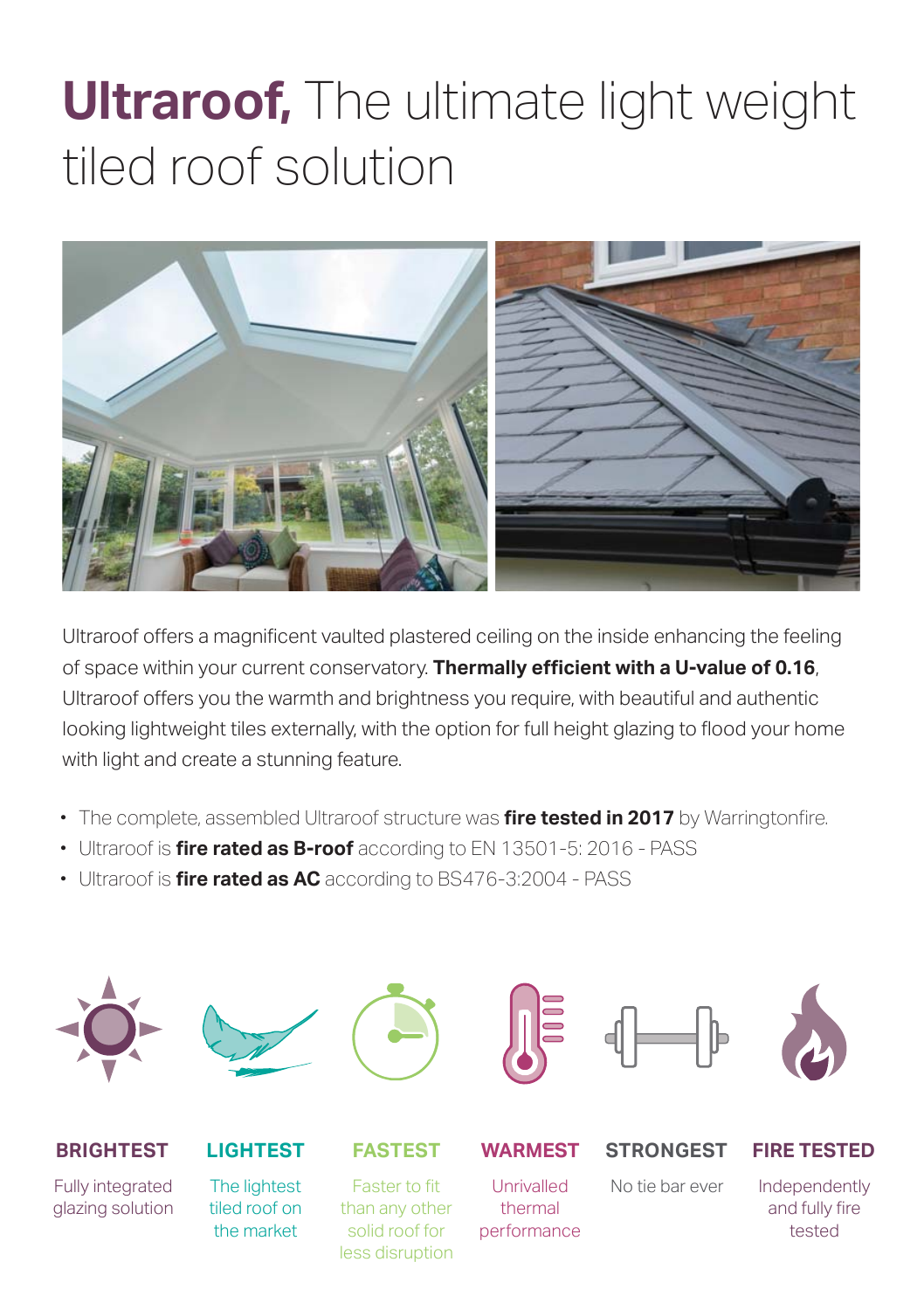## **Livinroof,** The most versatile replacement roof on the market



With the ability to be built in almost any shape or size Livinroof offers you the ultimate in design flexibility. With the ability to insert shaped glass anywhere in the contemporary grey panels, this hybrid design weighs only 31Kg/M2. It will allow the perfect amount of light to enter the room exactly where you need it most. Whats more, the roof is very well insulated, giving you a room that you can use all year round and **thermally efficient with a U-value as low as 0.16**.

- The complete, assembled Livinroof structure was *fire tested in 2017* by Warringtonfire.
- Livinroof is **fire rated as B-roof** according to EN 13501-5: 2016 PASS
- Livinroof is **fire rated as AA** according to BS476-3:2004 PASS Aluminium panel
- Livinroof is *fire rated as AB* according to BS476-3:2004 PASS U-Tec panel













#### **BRIGHTEST**

More glazing options than any other solid roof

#### **LIGHTEST**

The lightest solid roof on the market

### **SAFEST**

The only solid roof engineered to postcode

#### **WARMEST**

Unrivalled thermal performance

#### **VERSATILE**

The most configurable solid roofing system

available

#### **FIRE TESTED**

Independently and fully fire tested